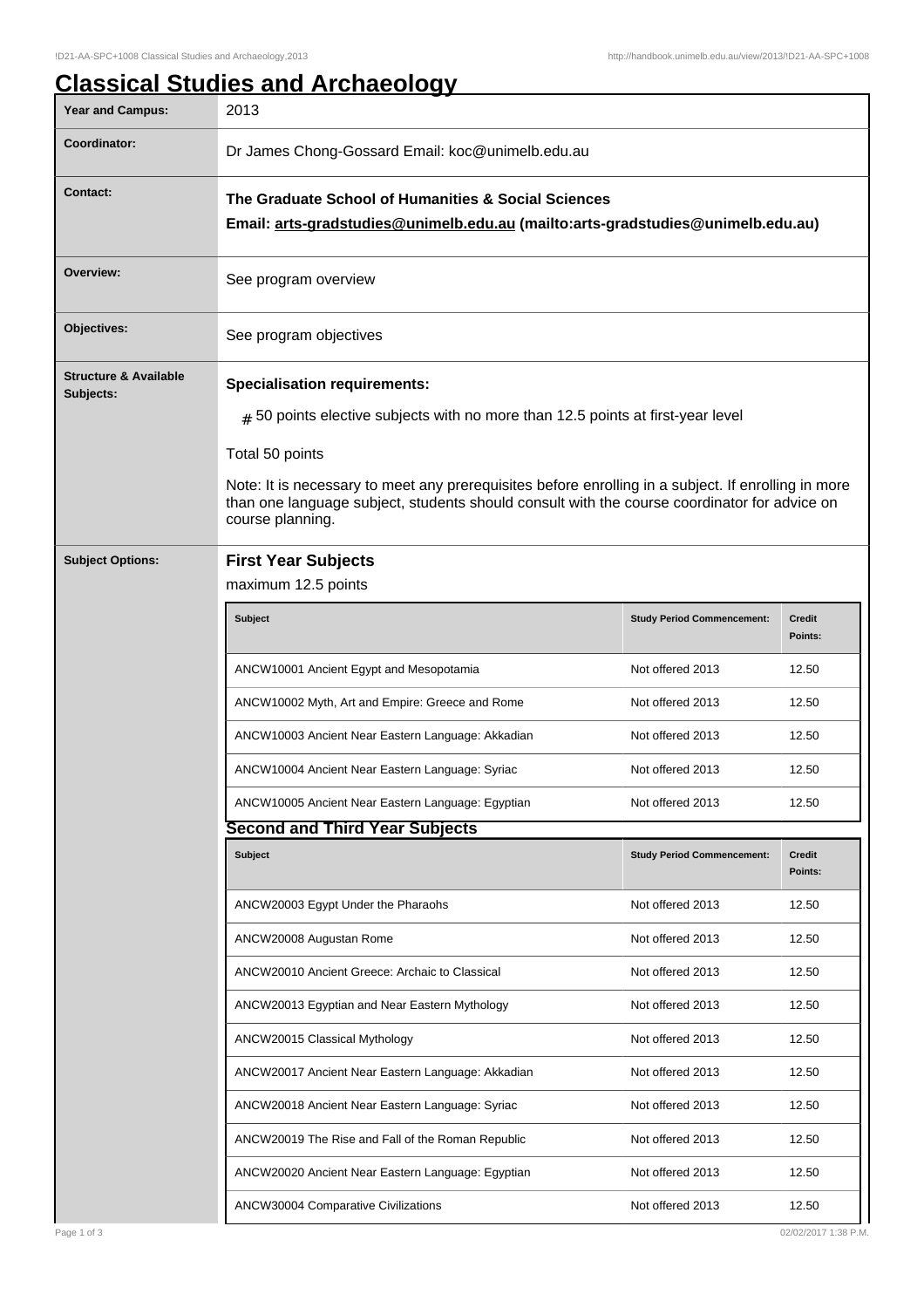| ANCW30002 New Kingdom Egypt, the Aegean & the East | Not offered 2013                  | 12.50                    |
|----------------------------------------------------|-----------------------------------|--------------------------|
| ANCW30011 Underworld and Afterlife                 | Not offered 2013                  | 12.50                    |
| ANCW30016 The Age of Alexander the Great           | Not offered 2013                  | 12.50                    |
| ANCW30018 Ancient Near Eastern Language: Akkadian  | Not offered 2013                  | 12.50                    |
| ANCW30019 Greek Pre-history, 3000-1000 BCE         | Not offered 2013                  | 12.50                    |
| ANCW30020 Ancient Near Eastern Language: Syriac    | Not offered 2013                  | 12.50                    |
| ANCW30021 Imperial Rome: Mediterranean Superpower  | Not offered 2013                  | 12.50                    |
| ANCW30022 Ancient Near Eastern Language: Egyptian  | Not offered 2013                  | 12.50                    |
| ANCW30023 Practical Archaeology                    | Not offered 2013                  | 12.50                    |
| anguage Subjects.                                  |                                   |                          |
| <b>Subject</b>                                     | <b>Study Period Commencement:</b> | <b>Credit</b><br>Points: |
| CLAS10003 Intensive Beginners Latin                | Not offered 2013                  | 25                       |
| CLAS10004 Ancient Greek 1                          | Not offered 2013                  | 12.50                    |
| CLAS10005 Ancient Greek 2                          | Not offered 2013                  | 12.50                    |
| <b>CLAS10006 Latin 1</b>                           | Not offered 2013                  | 12.50                    |
| <b>CLAS10007 Latin 2</b>                           | Not offered 2013                  | 12.50                    |
| CLAS10012 Latin 3                                  | Not offered 2013                  | 12.50                    |
| <b>CLAS10014 Latin 4</b>                           | Not offered 2013                  | 12.50                    |
| CLAS10020 Ancient Greek 3                          | Not offered 2013                  | 12.50                    |
| CLAS10021 Ancient Greek 4                          | Semester 2                        | 12.50                    |
| CLAS10022 Intensive Ancient Greek 1                | Not offered 2013                  | 12.50                    |
| CLAS20015 Ancient Greek 3                          | Not offered 2013                  | 12.50                    |
| CLAS20016 Ancient Greek 4                          | Not offered 2013                  | 12.50                    |
| CLAS20013 Ancient Greek 5                          | Semester 1                        | 12.50                    |
| CLAS20014 Ancient Greek 6                          | Not offered 2013                  | 12.50                    |
| CLAS20021 Intensive Beginners Latin                | Not offered 2013                  | 25                       |
| CLAS20029 Latin 3                                  | Semester 1                        | 12.50                    |
| CLAS20031 Latin 4                                  | Not offered 2013                  | 12.50                    |
| CLAS20030 Latin 5                                  | Not offered 2013                  | 12.50                    |
| CLAS20035 Intensive Ancient Greek 1                | Not offered 2013                  | 12.50                    |
| CLAS30004 Intensive Beginners Latin                | Summer Term                       | 25                       |
| CLAS30013 Latin 5                                  | Not offered 2013                  | 12.50                    |
| CLAS30024 Ancient Greek 5                          | Not offered 2013                  | 12.50                    |
| CLAS30025 Ancient Greek 6                          | Not offered 2013                  | 12.50                    |
|                                                    |                                   |                          |